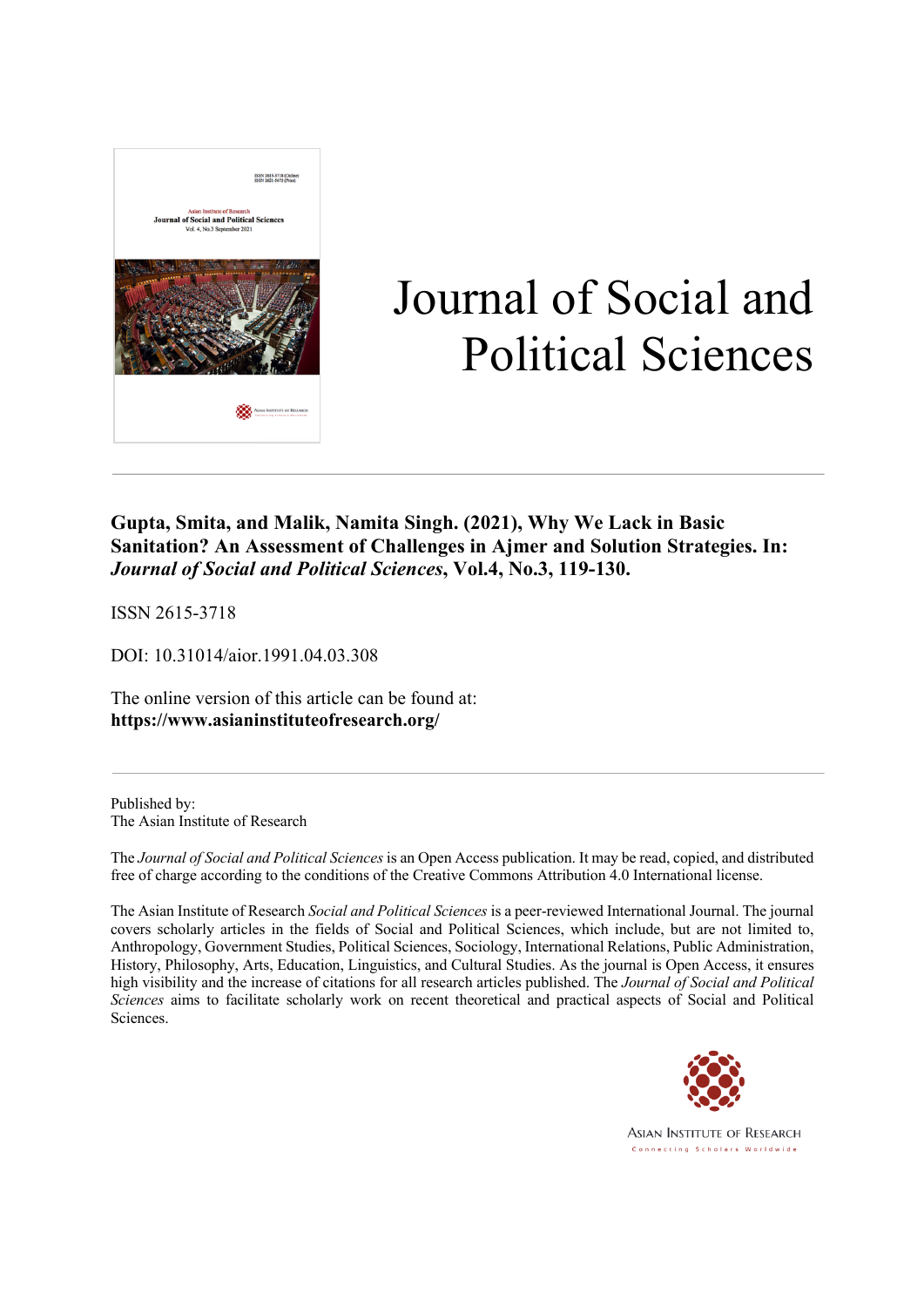

# Why We Lack in Basic Sanitation? An Assessment of Challenges in Ajmer and Solution Strategies

Smita Gupta<sup>1</sup>, Namita Singh Malik<sup>2</sup>

<sup>1</sup> School of Law, Delhi Metropolitan Education, Guru Gobind Singh Indraprastha University, B- 12, Sector 62, Noida – 201301, India. Email: dr.smita.gupta10@gmail.com, 91-9873837008

<sup>2</sup> School of Law, Galgotias University, Plot No. 2, Yamuna Expressway, Sector 17 A, Greater Noida – 20320, India. Email: namitasmalik@gmail.com, 91-9717961250

#### **Abstract**

Purpose of the study: The paper attempts to find the answer to the question – Why do we lack in basic sanitation? What are the reasons for it? Paper introspects the challenges encountered in sanitation services for Ajmer district in Rajasthan. It identifies the key bottlenecks of the sanitation system to the ground realities of implementation for a non-metropolitan city. The article also outlines the way forward which is suggested to make the sanitation system in the city more available to all. Methodology: The paper is drawn on policy document analysis, urban sanitation policy and other Indian government promotional materials on urban sanitation, Indian municipalities, and a number of public-private partnerships. The paper reviews the extant literature on urban sanitation and thereafter examines challenges met in Ajmer district of Rajasthan. Main findings: It emphasizes the major challenges of access to sanitation, lack of private sector engagement, lack of regulation and standardization, treatment of wastewater and septage, low infrastructure, weak institutional framework etc. The Paper also proposes suggestions for meeting these challenges so that a proper system of sanitation may emerge. Applications of this study: This study will be useful for all those agencies who are involved with sanitation system governance. The paper contributes to the literature by addressing a neglected theme of investigating the challenges and their probable solution strategies about Ajmer district of Rajasthan. The study will provide background of various challenges faced in various cities in Indian perspectives and how they can be dealt by proposed suggestions. This study will be beneficial in the area of sanitation systems, urban governance, etc. Novelty/Originality of this study: This study is significant in highlighting the type of challenges and what could be possible solutions in Indian perspectives with special reference to Ajmer.

**Keywords:** Urban Sanitation, Urban Sanitation Policy, India, Ajmer, Sanitation Challenges

#### **1. Introduction**

The challenges of sanitation exacerbate that many urban residents living in most unplanned and undeserved areas have no access to sanitation. While substantial progress has been made in water and sanitation services but still lack these basic sanitation services. Around 2.4 billion people lack access to basic sanitation services, such as toilets or latrines. (United Organisation, 2020). As the world is going to urbanise more, basic sanitation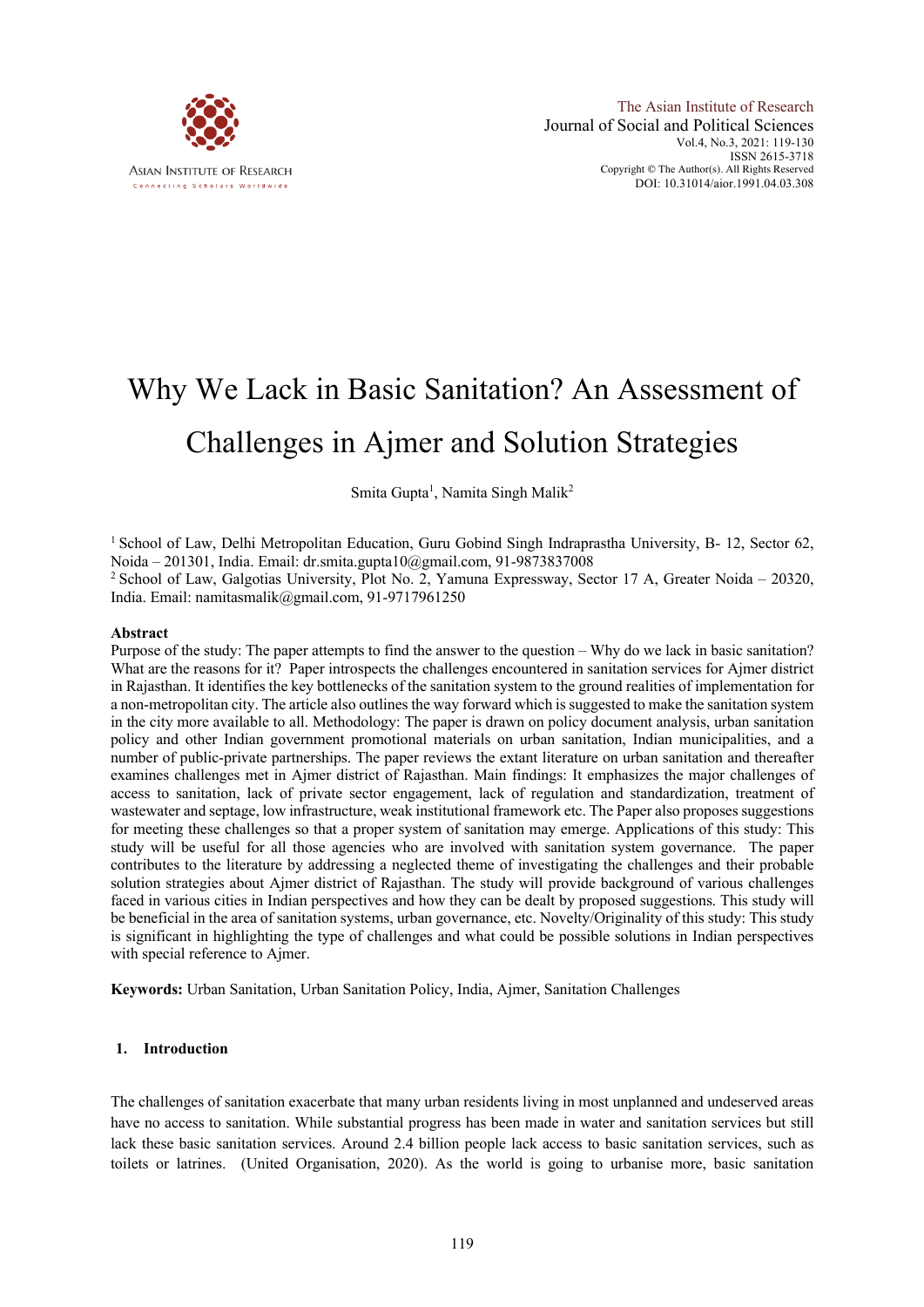requirements will also increase stupendously. Well organised urbanization will sharpen the need for sanitation. As per UN Report on The World's Cities in 2018, by 2030, urban areas are projected to house 60 percent of people globally and one in every three people will live in cities with at least half a million inhabitants (The World's Cities in 2018, 2018). Just three countries- India, China and Nigeria- together are expected to account for 35% of the growth in the world's urban population between 2018 and 2050. India is projected to add 416 million urban dwellers, China 255 million and Nigeria 189 million (World Urbanization Prospects: The 2018 Revision, 2018). Three out of ten people (2.1 billion people in 2015) do not have access to safe drinking water, six out of ten (4.5 billion people in 2015) do not have access to safely managed sanitation services, and one out of none (892 million people) practice open defecation (Water and Sanitation, 2020).

Water, Sanitation & hygiene collectively known as WASH, is the most important aspect of community well being as it provides shield to hazardous health impacts, enhances life span and acts as advantageous agent for the economy. To protect the environment and human health, sanitation is currently deployed as way to contain and scientific treatment / process of human excreta, to save water bodies that are major sources of drinking water across regions. Expansion in sanitation services is imperative as Poor WASH is the main attribute for faecally – transmitted infections (FTIs) including cholera and diarrheal disease, which remains the one of the leading causes for mortality among children below the age group of 5 yrs. Safe WASH is a prerequisite for maternal health and new-born babies. Safe WASH practices are quintessential for preventing degradation of water resources which affects access to drinking water, especially poor vulnerable children and their families.

Effective WASH interventions are critical for saving lives and therefore, it becomes the centre of 2030 Agenda for Sustainable Development Goals as SDG 6 – "Ensure access to water and Sanitation for all." SDGs were adopted by on 25th September 2015 by 193 countries to end poverty, protect planet and ensure prosperity for all of us part of the new sustainable development agenda (CSR to achieve SDGs, 2017). A total of 17 SDGs aim at 169 targets that are set to be achieved by 2030. Although these goals are not achievable only by government initiatives but also require collaborations between the government, private sector and the civil society.

Sanitation in Rajasthan state has always been a challenge due to water scarcity, difficult terrain, low literacy and geographical widespread. However, change in state sanitation scenario was evident when rural sanitation was devolved to Department of Panchayati Raj and Rural development in 2010 which led to renewed focus on sanitation in rural areas and urban areas was catered by Directorate of local bodies at state level and incessantly, expanding coverage of sanitation services citing associated negative externalities within the health domain and beyond.

According to National Urban Sanitation Policy 2008 (National Urban Sanitation Policy, 2008), 'Sanitation' is defined as "safe management of human excreta, including its safe confinement, treatment, disposal and associated hygiene-related practices." Sanitation is one of the critical determinants of the quality of human life which impacts the outcomes for public health, environmental protection and human dignity. Clean and accessible water is one of the most fundamental requisite of the world. We wish to live in world where there is sufficient of fresh water, despite this fact there are millions of people and children who die due to filthy water, poor sanitation, and hygiene. "Water-related diseases, including diarrhea, are a leading cause of death in children of developing countries. However, they can be prevented and controlled by improving access to safe drinking water and sanitation, as well as domestic and personal hygiene" (Water - a shared responsibility, 2006). Gender perspectives are linked to sanitation issues, where women and girls drop from the education system due to inadequate sanitation facilities. By incorporating women, men and children's concerns and experiences, more emphasis can be laid down on skill development, which can increase sanitation sector relevance and impact on society, to meet sector objectives.

It is estimated that 57% of urban dwellers lack access to toilets that provide a full sanitation service chain, including containment, treatment, and end-use treatment and disposal (Asian Water Development Outlook 2016, 2016). As per UN SD Goal 6 of ensuring access to water and sanitation for all across the world. "It targets for safe and affordable drinking water for all by 2030 which requires investment in adequate infrastructure, provides sanitation facilities, and encourage hygiene". It is absolutely essential to restore water-related eco-systems. As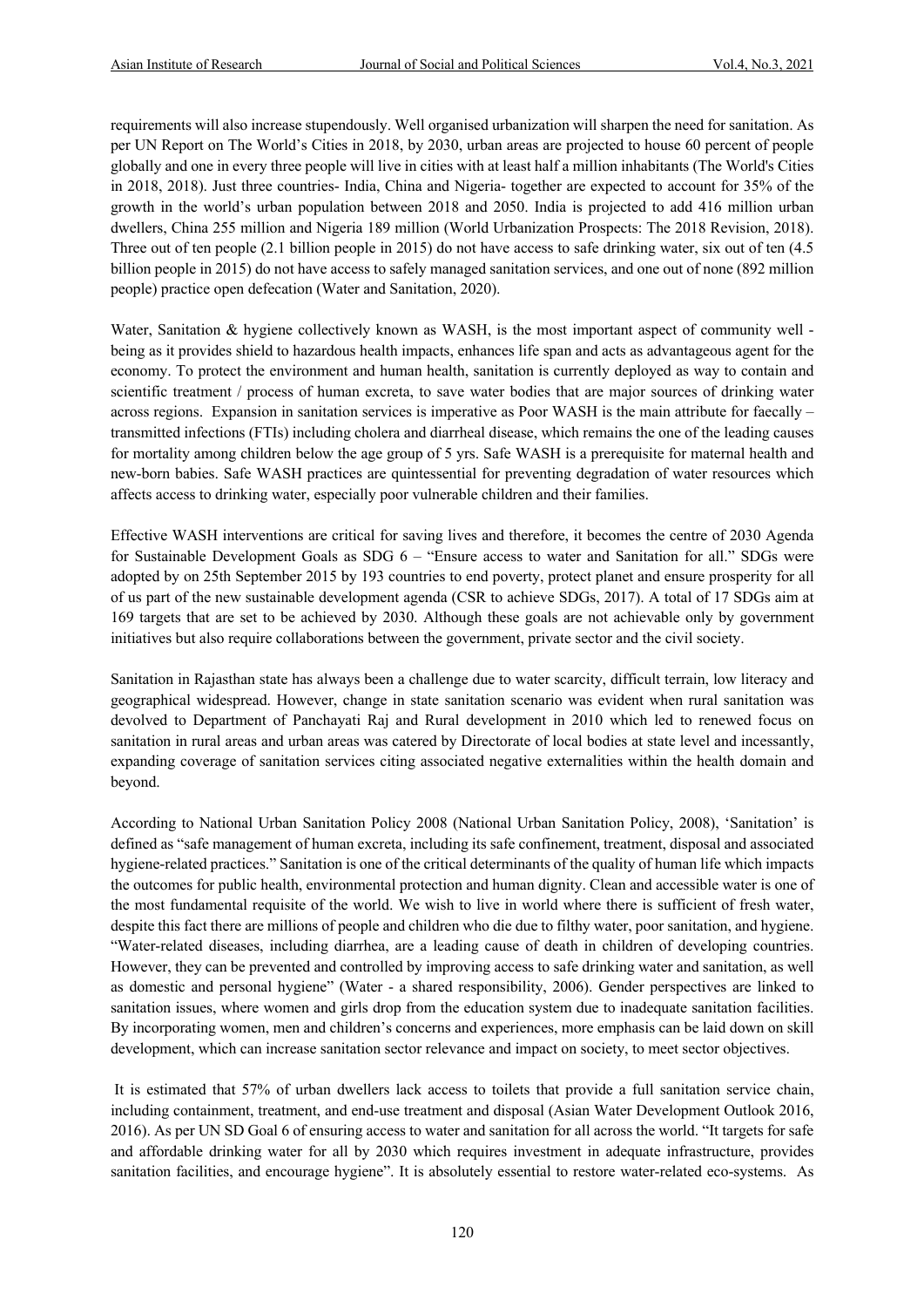per the UN website, facts state that 2.4 billion people lack access to basic sanitation services, such as toilets or latrines (Water and Sanitation, n.d). Countries government have to invest in the sector to facilitate for clean and accessible water.

In India, structuring of the departments of Water and sanitation has been revamped from time to time. Ministry of Water resources, River development and Ganga Rejuvenation, 2014 was renamed as Ministry of Jal Shakti in 2019 with two departments i.e. department of water resources, River development and Ganga Rejuvenation and Department of Drinking Water and Sanitation. The budget speech 2020- 2021 of Finance Minister Nirmala Sitharaman on Feb 1, 2020, announced Rs.30,478 crore (Mahaprashasta, 2020) for Jal Shakti Ministry in comparison to Rs.28,261 crore (India News, 2019) in the budget 2019 -2020, which has been only marginal increase in the budget. Financial budget for water and sanitation sector depicts government and country priority for working in that particular sector.

#### *Literature Review*

Although a lot has already been done in the field of sanitation but there are many who still lack in access to basic sanitation. The benefits of tackling the challenges of sanitation are many. Better sanitation services lead to lower percentage of disease burden, advanced nutritional levels, improved quality of life, healthier environment and social and economic gains broadly to society. Astrid Hendriksen and others have stated that "user acceptance of sanitation facilities is fundamental to achieve a sustainable impact, which makes participatory decision-making methodology an essential component of the system of design and implementation. It further argues that sanitation facilities improvements are facing many challenges including lack of user acceptance of innovative technologies but this factor is generally ignored but technical experts and municipal decision makers" (Hendriksen, Tukahirwa, Oosterveer, & Mol, 2012). Djonoputro study in South-east Asia region has developed a typology of challenging environments for sanitation as a means to: assess the scale of the challenges; understand the specific issues involved in improving sanitation; identify, develop or improve sanitation technologies to cope with different environments; and to disseminate the results in the study countries, regionally and beyond. He in his findings has laid down the existing common technical findings and proposed recommendations for it (Djonoputro, Blackett, Rosenboom, & Weitz, 2010). The author identifies that the major challenge is to find ways of creating the same demand for improved sanitation as for an improved water supply. As per him behavioural change and participatory methods can be useful for encouraging involvement in the commitment (Jong, 1996). Bruijne emphasised that "in many situations low cost sanitation is the only solution, because financial resources are limited. Furthermore throws light that in principle, we need to suggest cost-effective alternatives to serve larger numbers of people and deal with a global environmental problem" (Bruijne, 2000).

Not only the low-cost sanitation measures are to be adopted rather urgent need to understand the challenges to seek solutions. Williams and Sauer study focusses on the main blockage in advancing sanitation coverage – identified at Unclogging the Blockages, is the lack of inter-sector coordination among relevant sectors as housing, energy, agriculture and health, as well as public and private actors (Williams & John, 2014). Brands underline the importance of sustainable sanitation, establishing that, raising societal awareness of sanitation problems and exploring barriers to adapt changing sanitation systems. Author identifies challenges for sanitation in the study which are waste water weight, interest losses, sewage sludge, biosolids, human health risk toxics metals and micro pollutants, which are to be meaningfully addressed (Brands, 2014).

Mason, Oyaya and Boulenour have identified challenges of the institutional arrangements for urban sanitation in decentralising context, in Kenya and proposed possible responses. In their study, they listed majorly three key problems in Kenya: overlaps and competition around sector leadership at national and devolved levels; weal incentives for county governments to commit policy attention and finance, despite devolution; and limited regulatory oversight. To proceed further with the review of literature we find that majorly similar kind of challenges across developing nations (Mason, Oyaya, & Boulenouar, 2020). As per study done in Kisumu, Kenya, the main water and sanitation challenges are inadequate, poor and deteriorating water quality, poor waste disposal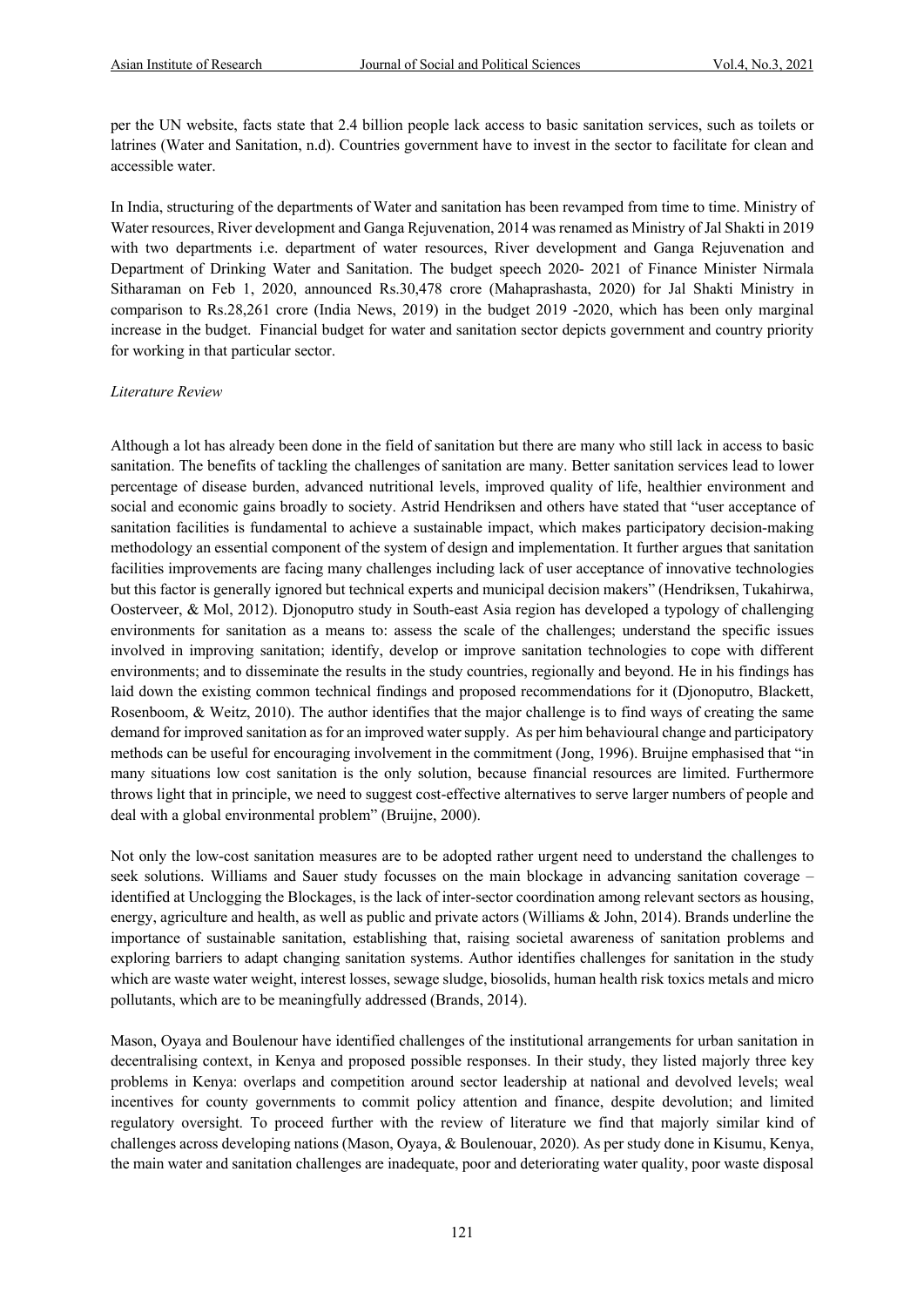management system and poor sanitation services (Kanoti, et al., 2020). These are the challenges which we are still facing till date in India as well. Although much has been worked out in this area but still much more is left to be completed for access to better sanitation services. Challenges in regard to waste disposal is a significant cause for poor sanitation services. As per the study based on extensive consultation with urban householders in Africa and Asia. On-plot systems are appropriate for low income urban areas, and should be considered as viable, sustainable technology choices. There has been a significant gulf between the perceptions of professionals and those of the community when regarding the appropriateness of on-plot sanitation in the urban context (Technical brief No.61 : On-plot sanitation in urban areas, 1999). Author discusses the key challenges that continue to marginalise the sanitation sector like institutional framework, cost, monitoring, technology selection etc. Study states that 'sanitation programmes suffer from the unsettling habit of 'reinventing the wheel' in determining their strategies and institutional options' (Shordt & Snel, 2002). Searching for solutions to sanitation few policy recommendations have been suggested by authors. Municipalities should be allocated funds regular monitoring, management of municipal wastewater in line with National and Provincial Environmental Regulations must be ensured etc are some of the long-term recommendations (Khalid, 2020). Country case study of 2010 identified key to the improvement in sanitation services among deprived urban neighborhoods were working in collaboration and developing partnerships, financing water and sanitation improvements, using information to drive local action and scaling up (Mulenga, 2010).

# *Methodology*

The Paper is drawn on policy document analysis, urban sanitation policy, and Indian government promotional materials on urban sanitation, Indian municipalities, and a number of public- private partnerships. The paper reviews extant literature on urban sanitation and thereafter examines challenges met at Ajmer district of Rajasthan and the proposes suggestions to increase the pace for access to sanitation to everyone.

The framework of this paper comprises five parts, starting with the introduction. Section 2 deals with the background scenario of Ajmer, district in the state of Rajasthan, India. Section 3 examines present scheme of sanitation in Ajmer Section 4 discusses the challenges in city sanitation. Section 5 will take up way forward and Section 6 concluding remarks.

# **2. Ajmer City – Background**

Ajmer is situated 130 km from the state capital of Jaipur and 400 km from Delhi. It is the oldest municipality in the state, established in 1869 (Tourism in Jaipur, n.d.). Despite its long-standing history and cultural significance, the city lags on multiple parameters related to Sanitation and Solid Waste Management. In recent years, the city has been selected for major urban national schemes like the Smart City Mission, Atal Mission for Rejuvenation and Urban Transformation (AMRUT) and Heritage City Development and Augmentation Yojana (HRIDAY) (The smart City Challenge - Stage 2).

Swachh Bharat Abhiyan emphasizes on management of solid and liquid waste, wherein provision of sanitation is essential to all. With onset of SBM2.0 which primarily focuses on sustainability of safe containment and processing of human excreta is adding another dimension far and beyond, after attaining the threshold level of open defecation free. Recycling and reuse of black and grey water highlights the need for sustainable use of water as a natural resource and its availability.

Key emphasis of WASH initiatives is to ensure availability of the below mentioned support regarding sanitation to each citizen:

- Availability of clean drinking water by water recycling and processing
- Adequate facility for safe excrement,
- Infrastructure for proper containment of excreta,
- Transportation of faecal sludge/matter,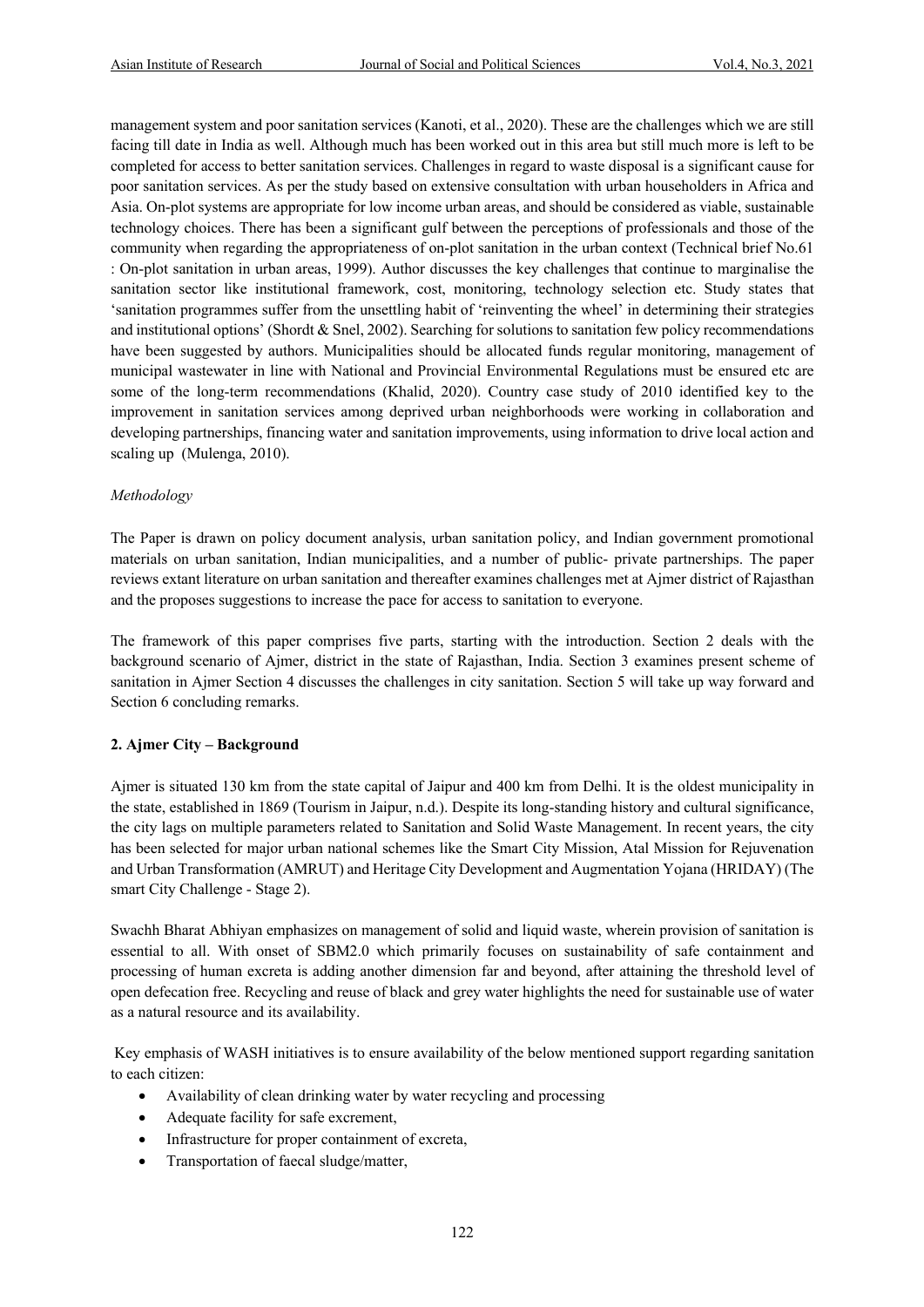• Processing and disposal of faeces thereof.

To reduce the spread and prevalence of some life-threatening diseases and faecally – transmitted infections (FTIs) due to poor WASH practices, it is imperative that human contact with faeces is prevented through implementation of effective and safe sanitation practices. Thus far, the Government of India has launched various Sanitation programmes since Sanitation has remained a chronic challenge in the developing world. These programmes include" Centre rural Sanitation Programme (CRSP)" launched in 1986, "Total Sanitation Campaign (TSC) in 1999 and Nirmal Bharat Abhiyan (NBA) in 2012."

Since these programmes could not be successful and suffered major slippages, Swachh Bharat Mission (SBM) was launched by the Prime Minister Narendra Modi on October 2nd, 2014, the 145th birth anniversary of Mahatma Gandhi with the objective of achieving sanitation coverage pan country in a period of 5 years i.e. by Gandhi's 150th birth anniversary (Swachhata Pakhwada, 2018). Since its inception, SBM has been defining India's urban sanitation success story, outperforming most other flagship urban schemes and managed to spur a countrywide movement in sanitation. Particularly in the state of Rajasthan, Sanitation has always been a bigger challenge due to added factors like water scarcity, difficult terrain and low literacy as compared to many other states of India, centuries old practices have become ingrained behaviour of the residents of state. However positive change in sanitation scenario of the state was perceptible when sanitation strategy was devolved to Department of Panchayati Raj and Rural development in 2010 leading to renewed focus on sanitation in rural areas whereas in urban areas, it was catered by Directorate of local bodies expanding the coverage of sanitation services while acknowledging associated many negative externalities related to health and beyond. The city has attained and retained the certification of open defecation free, the focus is now shifting towards ensuring sustainability of implemented sanitation practices which include safe containment and processing of human excreta.

#### **3. Present structure of Sanitation in Ajmer**

Improving in urban sanitation in Ajmer City has become a major challenge. Appropriate drainage system and sanitation facilities are crucial for betterment of community health and hygiene. This section comparatively evaluates the progress made in 2001 to 2011 and current status of Ajmer City on the parameters of drainage facilities, urban household latrine availability, house hold on drinking water etc.

The 2001 census population of Ajmer is 21 lakh 81 thousand 670 and it is expected to rise to about 42 lakhs by year 2021. At present 950 MT solid waste is generated with per capita waste generations rate 0.35 kg/day (Sharma, 2008). As per the Census 2011, total number of urban households were 1,10,234 out of which 1,05,245 households were having latrine facilities, which is 55 %. Solid waste management status in Ajmer, as per Municipal Commissioner of Ajmer, 60 number of wards, 210 metric tonne per day total waste generation, 25% of total waste processing whereas it is targeted to achieve 65%. Swachh Bharat Mission triggers Ajmer Municipal Corporation to achieve acceptable standard of cleanliness through scientific solid waste management. Total number of wards in the city is 60. City targets 65% to process the waste.

The above initiatives result the Ajmer cities in moving towards the achievement of Rankings in Swachh Survekshan. Ajmer city ranking pan country was:

- a) 106<sup>th</sup> Position in Swachh Survekshan 2018
- b) 266<sup>th</sup> Position in Swachh Survekshan 2019

Ajmer achievements in physically constructing individual household toilet and achieved 100% of construction as of 2019 and also achieved 100% construction of community and public toilet. Ajmer Municipal Corporation (AMC) has been participating in Swachh Survekshan from 2017 onwards and has seen rise and fall of rankings since. During its first Swachh Survekshan in 2017, Ajmer Municipal Corporation secured a rank of 226 out of 434 participants (NIUA "Urban Wastewater Management in Rajasthan", 2019). In 2018; AMC secured a ranking of 106 out of 471 cities. In 2019, the city's ranking fell to 266 out of 425 cities. The city got Open Defecation Free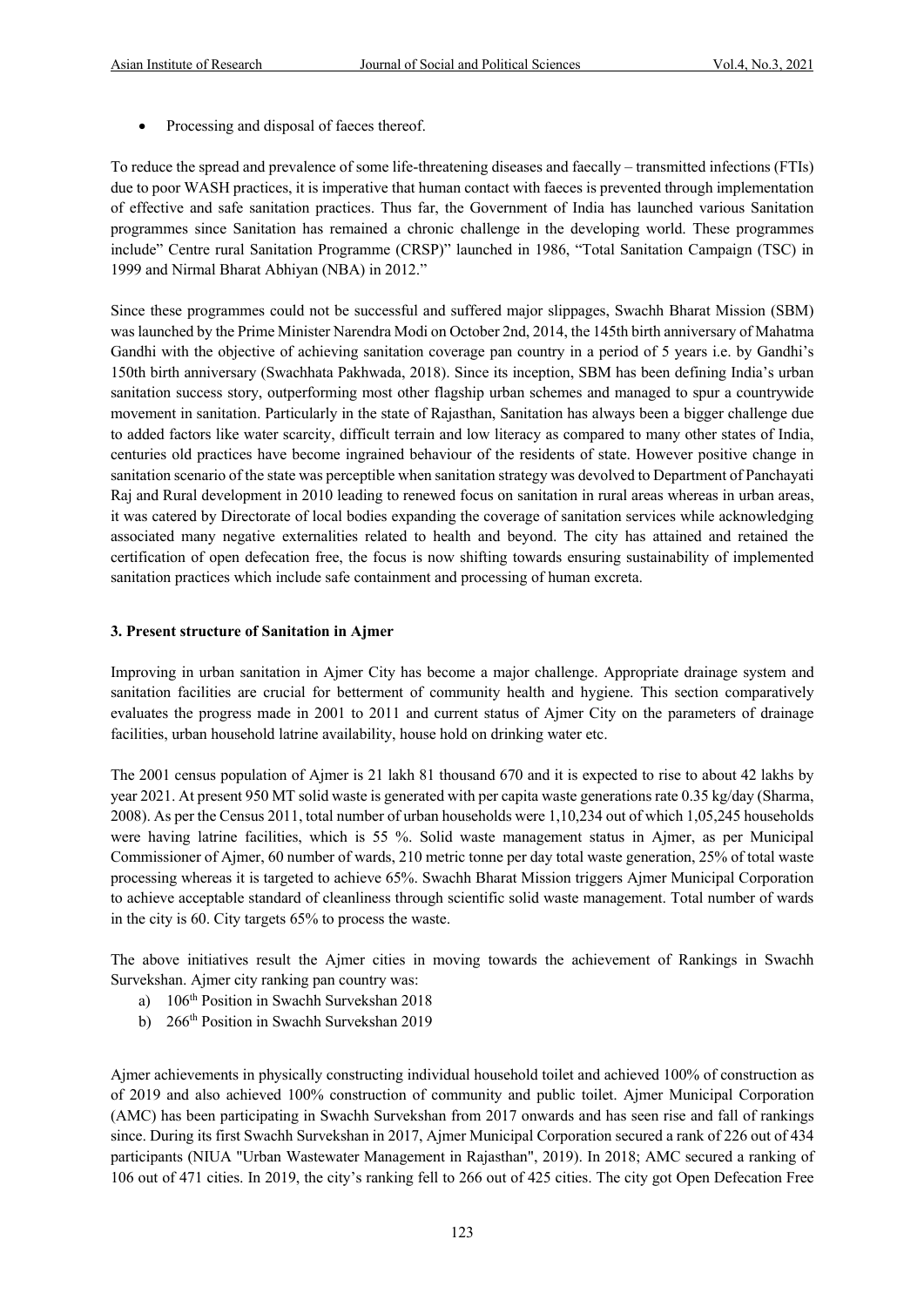Status (ODF) certification in August 2019 (Swachh Certificate for Open Defecation Free Status, 2020), and has applied for ODF++. The ODF++ status is awarded to cities having smart toilets, no open drainages, and the city should have adequate sewerage treatment plants (STPs).

# *3.1. Status of Municipal Solid Waste Management*

In Ajmer, "the total quantity of Municipal Solid Waste generated is 240 TPD which is collected from 60 wards" (City News - Jaipur news, 2020). Due to geographical barrier there were no provision of transfer stations in the city. The waste is taken to Secondary collection points, where it is collected using a dumper placer bin lifter or tractor and loader. Ajmer Municipal Corporation is carrying out pilot projects in 7 wards where source segregation is being practiced by all the residents of the wards; it plans to expand the same across the entire city. Currently the wet and dry waste is being collected through door to door with approx. 60% efficiency. For the processing of wet waste, a windrow composting facility has been set and Material Recovery Facility (MRF) facility is being used for the processing of dry waste. The city has floated tenders for Information & Communication Technology like IoT collection app, GIS mapping, geo fencing (Ajmer Municipal Corporation Official, 2020).

# *3.2. Status of Waste Water Management*

For management of wastewater management, there are 2 operational Sewage Treatment Plants in Ajmer at Khanpura and Ana Sagar with the capacity of 20 Million Litres per day (MLD) and 13 Million Liters per day (MLD) respectively (NIUA "Urban Wastewater Management in Rajasthan", 2019). These plants cater to around 40% of the city population. A third sewerage treatment plant (STP) is being constructed by the Ajmer Development Authority at Khanpura with the capacity of 40 Million Litres per day (MLD) commissioned to be operational by April 2020 (Ajmer Municipal Corporation Official, 2020).

"Sanitation and its value Chain Sanitation refers to the provision of facilities and services for the safe management of human excreta from the toilet to containment and storage and treatment onsite or conveyance, treatment and eventual safe end use or disposal" (Health Sanitation, n.d.). It is essential to learn the sanitation value chain or the ideal shit flow chart to understand the proper flow of faecal matter. The components of sanitation value chain include, to capture or access to toilets and its infrastructure, storage or collection of faecal matter, conveyance or transportation of faecal sludge, treatment and reuse or safe disposal.

The collection and transportation of faecal sludge is done by empaneled desludging operators, which provide on call services to residents to clean their septic tanks. It is understood that 6 desludging operators make about 2 trips per day (about 5000 litres each trip) coming to around 10,000 liters per day. These desludging operators, using suction machines transport the faecal sludge to either of the sewage treatment plants (STPs). The desludging operator vehicles are installed with GPS facility with an ICT monitoring system. Septage is here co-treated with sewage, as the city does not have Faecal Sludge Treatment Plants (FSTP) and a very few households are connected to sewerage network, which is one of the major challenges faced by the city. After co-treatment, the solid parts of the faecal sludge are used for land application (Ajmer Municipal Corporation Official, 2020).

It is significant to mention that the awareness level about correct design specifications for the construction of septic tanks, as per the Central Public Health and Environmental Engineering Organisation (CPHEEO) guidelines is very low in every individual household (Sanitation for All (An assessment of sanitation services in Ajmer), 2018). Thus, utilization of Information Education and Communication (IEC) and Behaviour Change Communication (BCC) tools to bring about behavior change, and awareness is indispensable (Ajmer Municipal Corporation Official, 2020).

# **4. Challenges in City Sanitation**

Following are the challenges which have been tabulated, during implementation of sanitation strategy for the city of Ajmer: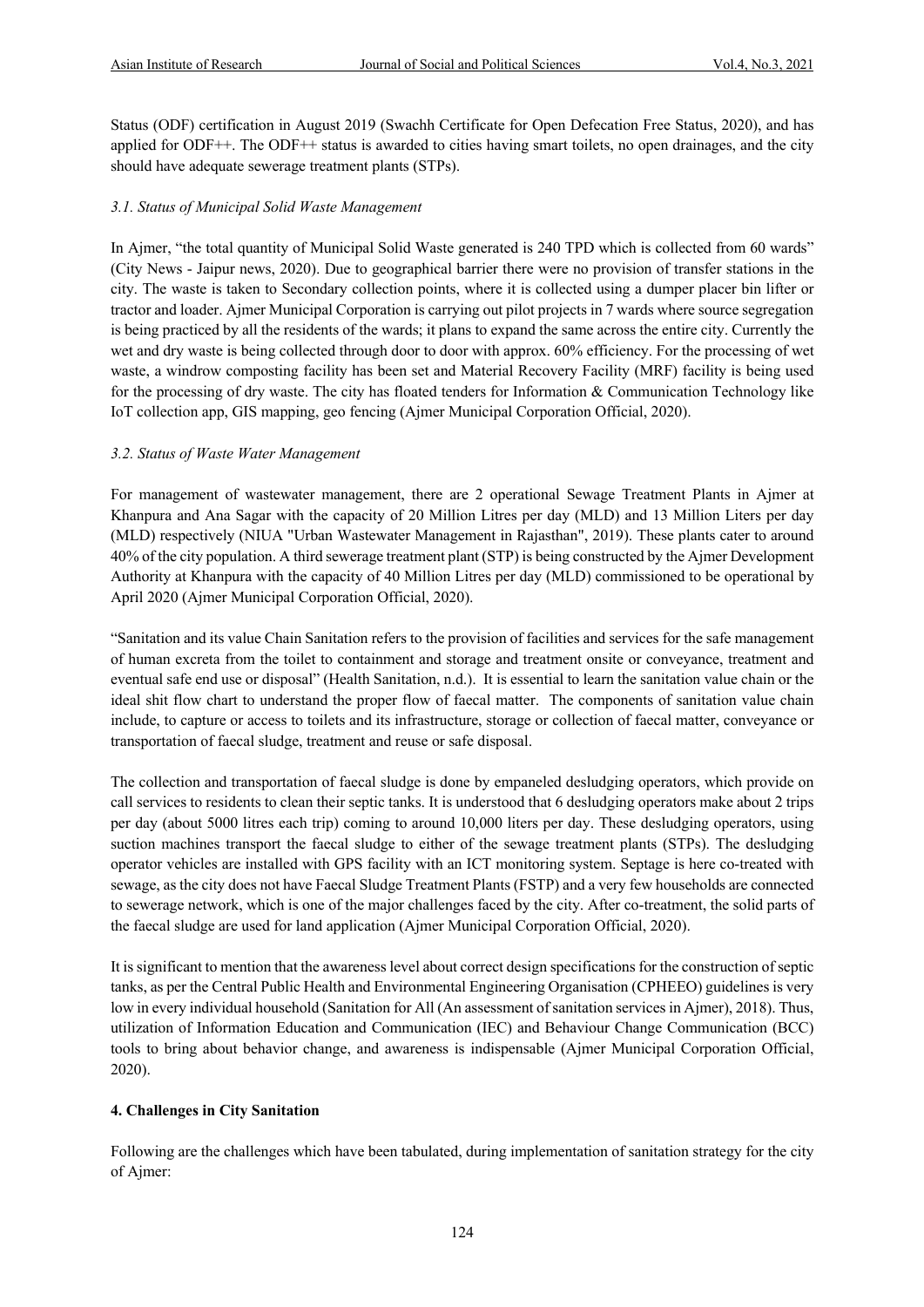- 1. **Access to Sanitation** The most important question to healthy sanitation is that maximum number of people must be having access to sanitation. While implementing sanitation strategies in Ajmer, it was observed that much of the population in the urban city has been habitually using open urination. Due to inadequate maintenance of community toilet and public toilet, people have not been able to use them. Inadequately maintainenance of community toilets and public toilets was also due to insufficient funds. In order to maintain them in operational, it was necessary that some kind of financial sustainability have to be developed.
- 2. **Lack of private sector engagement-** Sanitation strategies implementation will accelerate if private sector engagement is more emphasized in the whole picture. Benefits of private sector engagement are many like it will enhance operational efficiency, will allow government to focus on core competencies, risk will be shared, provide access to skills and expertise etc. It becomes a social responsibility of private organisations as well to contribute in national welfare activities. As author indicates that the importance of corporate social responsibility and its role in community service has immense (Khan & Al Mamari, 2016). But in Ajmer there has been lack of private sector engagement. Mainly because of motivation and its connection in terms of profit margins and return of investments. It is also because of the limited capacity to engage the private sector and also because of regulatory concerns. There are challenges for private sector as well when they are engaged for eg: delayed decision making of government, non-standardization and non-transparent tender processes.
- 3. **Lack of Regulation and Standardization** There has been absolute lack of regulation and standardization for construction of on-site sanitation system in Ajmer. Although there is much need of legal regulations and standardization. When designing a latrine, it is strongly recommended that local sludge accumulation rates should be measured. As it is suggested that maximum sludge accumulation rates for wastes retained in water where degradable and cleaning materials are used is 40 liters per person per year and wastes retained in water where non degradable and cleaning materials are used is 60 liters per person per year etc. Therefore, designing a latrine is strongly recommended (Franceys, Pickford, & Reed, 1992). In Ajmer no such standardization and regulation were implemented leading situation to be grosser. Private desludging operators must function under some regulatory body to make their work accountable. Lack of on-site sanitation systems data poses another challenge to the establishment of better sanitation facilities in the area.
- 4. **Treatment of wastewater and Septage** Septage management in comparison to conventional sewerage system is much better as water requirement is less, capital cost and operational and maintenance costs are low along-with implementation challenges and technical expertise required is also low (Luthra, Bhatnagar, Matto, & Bhonde, 2017). We are aware that sewerage systems serve majorly big cities but the treatment of waste water and better practices for faecal waste and septage management is significant but must be mandatorily implemented. But still in some parts of Ajmer dangerous conventional practices like dumping of faecal waste management in open grounds is highly unhygienic and threatening to health. Biggest challenge is the awareness about the Septage management system or sanitation chain which consists of faecal waste and how it flows from one system to another – from containment to emptying and transport of faecal waste, treatment and disposal & utilization of output for example as manure. Treatment of waste water is characteristic of septage management system. There are different technologies for waste water treatment and can be used for agricultural manure if treated properly.

Rather this is the major challenge that we lack waste water reuse policy. Some countries of the world like Singapore are using these policies and are managing with shortage of water and other difficulties. Along with this, there is much needed heed to be paid on developing potential for treating waste water and septage. Overcoming these challenges will bring health and prosperity not only to Ajmer but also to the whole country.

5. **Low Infrastructure and Coverage**: There is an important bridge to bring closer the results of better sanitation in the country but low infrastructure and coverage emerges to be one of the major challenges in Sanitation system in Ajmer. More number of sewer networks has direct impact to well being of the people but it seems to be difficult to achieve as it bears lot of financial and operational costing in it. In case these hurdles are being met, space constraint are the one which cannot be met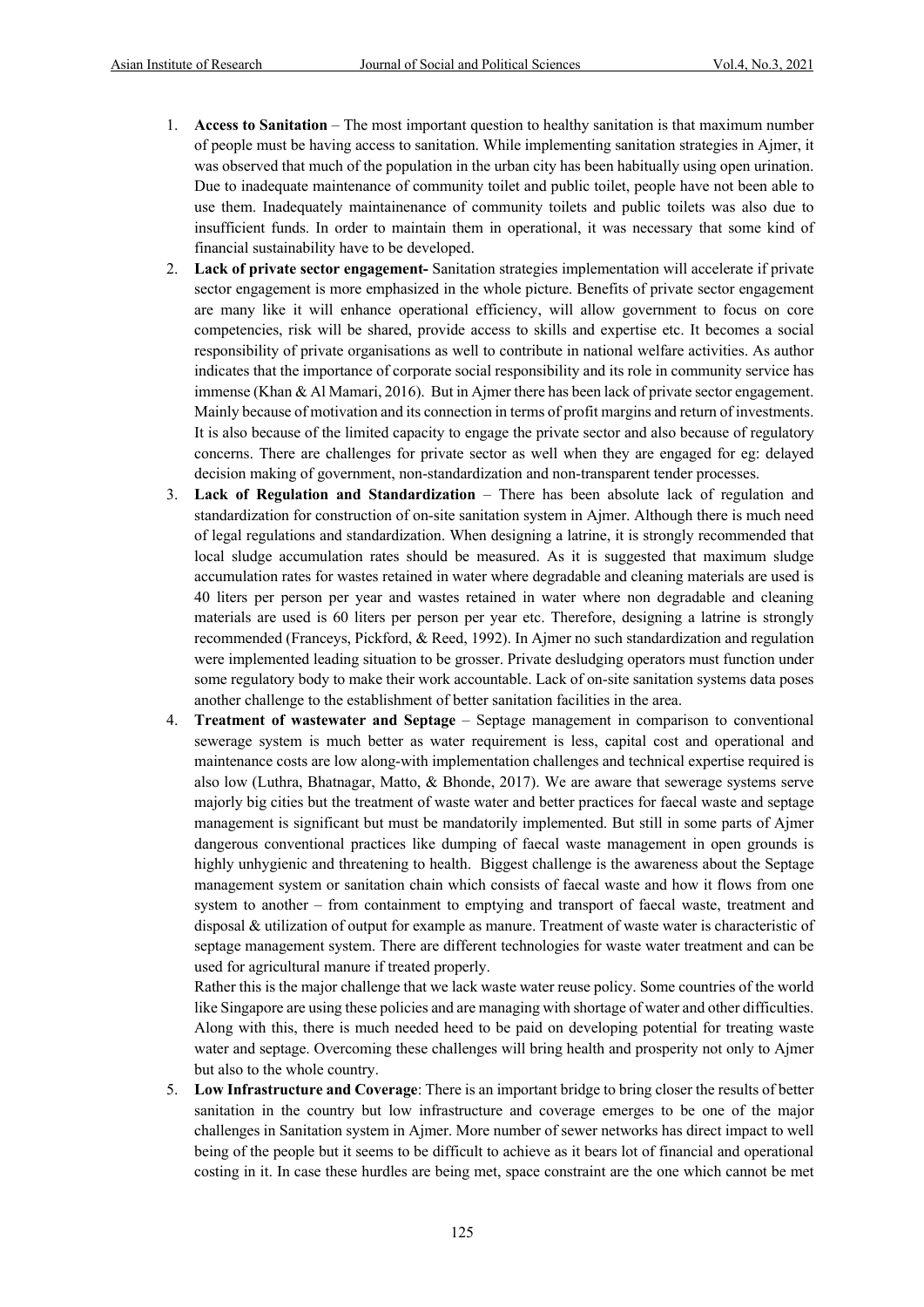until and unless government and other institutions provide full fledged support for waste processing and constructing sewer network. The problem is further complexes when waste treatment facilities are in scarcity. Strong need for improving collection and transport of faecal sludge is required in whole of Ajmer district. In order to built and overcome these problems it's absolutely essential to invest energies at enhancing faecal sludge and septage management (FSSM) chain by upgraded treatment and co-treatment facilities. Generally, in this region faecal sludge collection and transportation facilities are not on requirement basis but hover upon norm basis, which actually should not be on, this basis.

- 6. Improved conditions of waste management do require support from all levels individual, community and governmental support then only objectives can be achieved. Ajmer faced challenges at source segregation, processing, collection and transportation
- 7. **Weak Institutional Framework and lack of capacity** Institutionally to set up a proper septage management system, we need to realise that Ajmer is absolutely week in structural institutional framework rather not only Ajmer, but the country itself faces this challenge. For achieving objective of proper sanitation services in any of the area, it is essential to have proper coordination between various governmental and non-governmental institutions and agencies associated in the process. Ajmer and various administrative blocks uni-formerly confront non cooperation and non coordination. Urban local bodies are restricted and restrained by limited technical expertise and potential of capacity building. In order to sway away with these problems, smooth coordination is crucial between all levels vertically as well as horizontally. There is a need for standardized frameworks for administration and execution across all wards.
- 8. **Sustainable Financing** Financial planning is the soul of any project and when objective is of better sanitation services then it has to sustainable financial planning. Such planning which can help to find out sustainable means and ways for continuity of such large people interests for a longer duration. If planning at operations and maintenance has not been done in systematic manner then this will not be able to lead to larger interests of sanitation for public. Ajmer district suffers from short term plans and investing on ad-hoc basis, which a wrong methodology for developing basic services of sanitation in the city. Shortage of funds is a major stumbling block in establishing sanitation services. These financial obstacles necessitate call for Partnerships with Private sector organisations and their corporate social responsibility activities.
- 9. **Sustained Behaviour Change and Awareness in Public** The most fundamental truth about successful sanitation services establishment is the support of the community in the endeavor. Awareness among people and their dedication to keep up with good sanitation in the city is the biggest support for any city's administrative success. It is indispensable for sustained behaviour to maintain changed perspectives like use of toilets and regular cleaning of sceptic tanks. Lack of awareness about good sanitation practices among public creates the biggest hurdle for achieving the target. A culture of healthy sanitation practices has to be developed. Culture develops through imitation. As author Othman points out "In the theory of imitation, Gabriel Tarde argued that society, which comprises individuals, easily imitate what is close to them, such as parents and family members and later, more authoritative individuals, such as early education teachers" (Othman, 2014). So, in order to maintain hygiene and health, we need to have behavioural change and public awareness program which can make culture of healthy sanitation practices.
- 10. **Poor data collection and Management** Implementation of better sanitation practices in the city require proper data analysis and management. Ajmer district insufficient robust data collection and management systems, processes make achievement of objective more arduous whether it is data for ready on-site sanitation systems or sewer networks etc. Data is essential to build a strong framework for proper planning and implementation. It recommends for usage of technical information technology tools for data integration and building capacity for the same.
- 11. **Lack of Regular monitoring and evaluation** In the process of establishing better sanitation services in the city of Ajmer, a proper system of monitoring and evaluation has to be set. Proper evaluation system will increase the pace for the change to happen. There is an urgent need for independent assessment to better understand on-ground performance. It is essential to have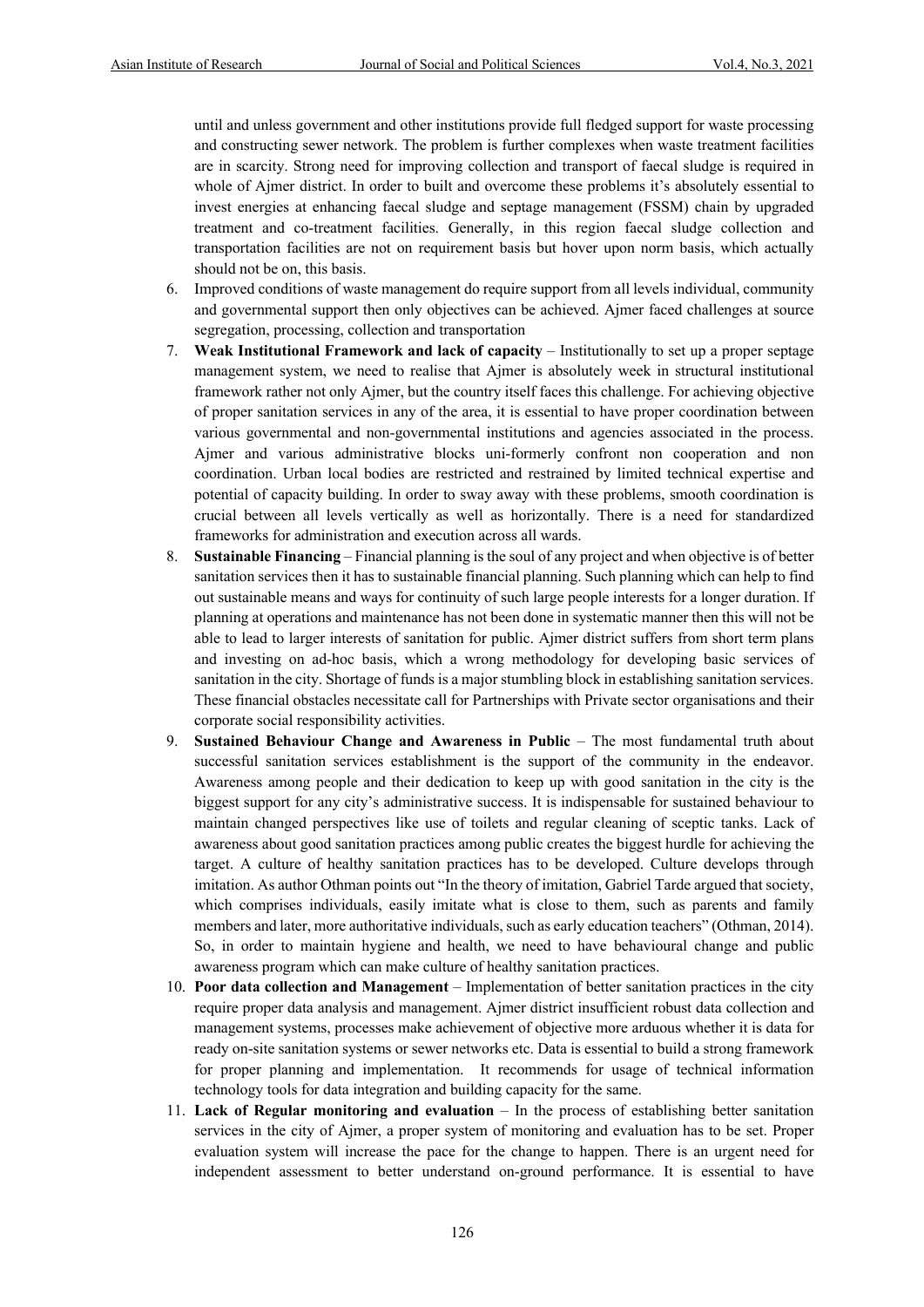monitoring nexus on levels to evaluate the progress chart. It would be best to integrate central monitoring and evaluation framework across all wards of the administrative units in Ajmer.

#### **5. Way forward**

Over the years, the Government of Rajasthan has worked diligently to effectively utilise its resources and capabilities towards enablement of the economy to extract value, generate employment and create a cleaner environment for its people. With the help of government's concerted efforts, the State has been successful in achieving an overall rank of 11th in Swacch Survekshan 2019 (Swachh Survekshan 2019, 2019). Safe sanitation with good hygiene leads to the good health and quality of human life, economic as well as social development. The strategy provides the roadmap for government authorities to achieve the vision with a focus on reducing inequalities especially for the women and children.

In order to achieve the desired vision of sanitation and the goals that have been set for the city of Ajmer, the need is to implement the sanitation strategy in a manner such that the required outcomes brought about can be sustained with time. To ensure effective implementation of the strategy and adoption of the concept by the local bodies governing the cities, it is important to make sure that idea of an ideal town is same for both the local governing body of the city and the planner or expert engaged. The purpose of the strategy is to guide for effective implementation in order to realize the goals for city sanitation which are set for the upcoming decade such that Ajmer achieves levels of sanitation and solid waste management like those of model cities.

Few recommendations are suggested to accelerate the pace:

- 1) Institutional and Infrastructure Mechanism City needs to strengthen the government infrastructures such as vehicles, compartmentalized bins, tippers, sewage treatment plants (STP) plants in order to meet the requirements of staff. City should establish an internal High-Power Committee for Sanitation, consisting of senior officials and head of departments under the chairmanship of the Municipal Commissioner, to promote inter-departmental coordination and quick identification and resolution of roadblocks.
- 2) Monitoring & Evaluation City should use professionals to assist in the implementation and monitor the progress.
- 3) Private Sector Engagement City should set up the performance metrics for payments. Cities can improve private player incentives by focusing on payment on observable outputs. This will also help enhance the possibility of better capturing private sector efficiencies in service delivery. For this city can take help from state. City should focus on sustainable financing framework. City shall coordinate with Private sector to garner investments in the priority areas of sanitation, liquid waste management (LWM) and faecal sludge and septage management (FSSM).
- 4) City reward system Ajmer should plan to establish their own reward schemes to incentivize local stakeholders such as citizens/RWA/ Colonies/ Markets/ to participate in making city clean, rewarding them through gifts, nominal amount of money for maintaining sanitation services and organizing maximum campaigns related to sanitation for better environment and health of citizens, and for holding Environment Fairs, Health Camps, etc. Along with it the city should also work with health department in schools and colleges.
- 5) Sustainable Technology
	- E-learning portal A dedicated E- Learning portal should been developed by the central government. City should follow the portal for strengthening the capacities of the stakeholders.
	- Septage management technology -City should adopt various technologies for Septage collection such as Gulper system, Fecal Sludge Treatment: FSTPs, Co-Treatment and for Energy Recovery, technologies such as Co-composting, Anaerobic Digestion should be adopted.
	- Waste water treatment technology City should adopt technologies such as decentralized Waste Water Systems for onsite waste water treatment and sewage Treatment Plants for offsite waste water treatment.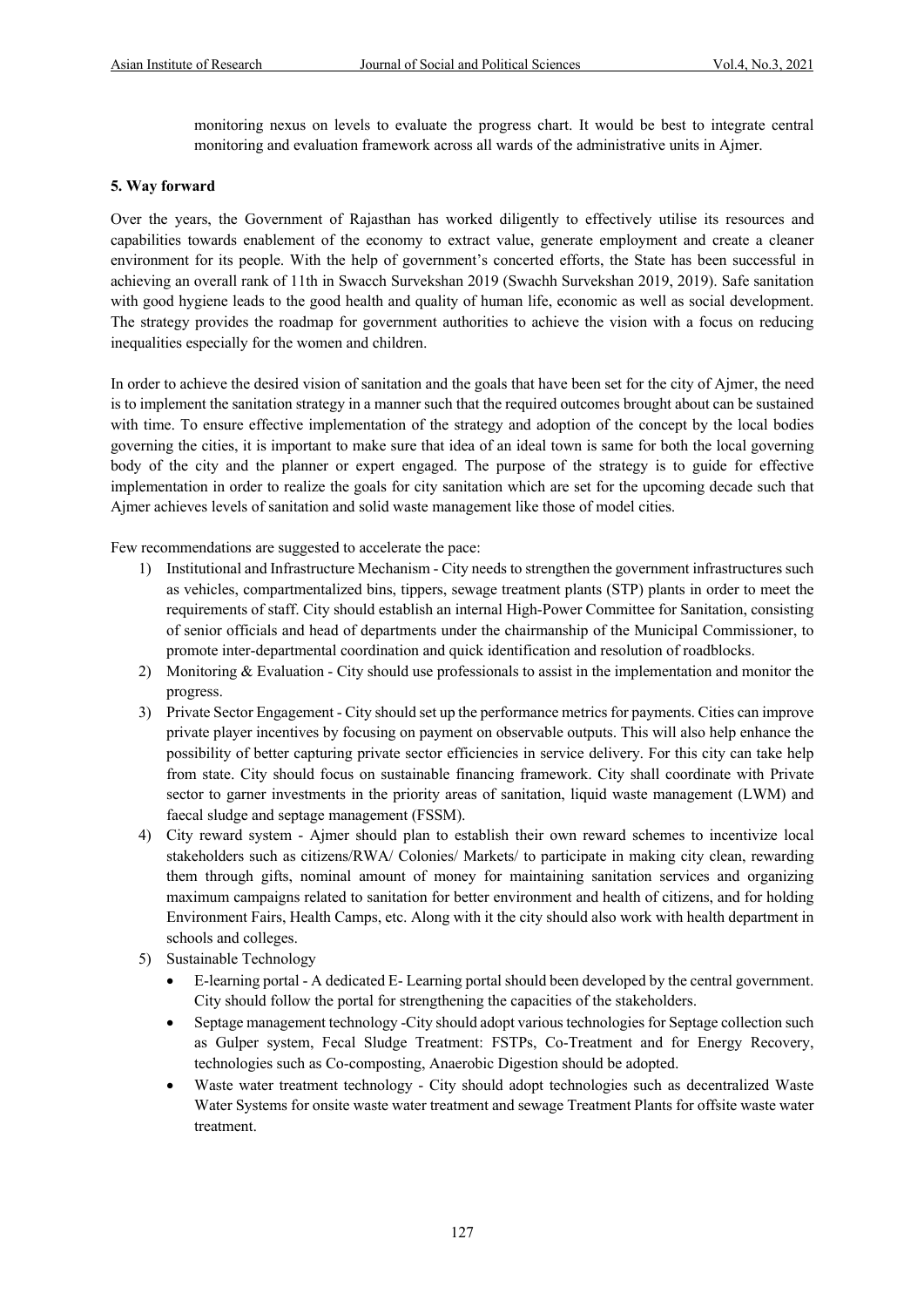- Implementing IT cell City should establish specific IT Cell, Geographical Information System (GIS) & Global positioning system (GPS) based management information system (MIS) and the control room should be constructed as per best practices of an electronic equipment control room which should have fully air conditioned and firefighting provisions along with provisions for adequate data backup for meeting any eventualities.
- Centralized complaint redressal system with a 24-hour helpline to clear any uncollected or unattended garbage, tracking household compliance, tracking desludging operators, Quick response vehicle, besides provide necessary.
- 6) Sustainable Financing City should manage projects through public private partnerships (PPPs), municipal bonds or pooled financing mechanisms in order to meet the huge investment requirement of the sector. City should coordinate with their state government Banks, NBFCs, micro-finance institutions (MFIs).
- 7) Water Sustainability Ajmer city shall ensure and monitor the safe discharge of waste water into sanitary outlet. Urban Local Body (ULB) must ensure in establishing sufficient designed capacity of Sewage Treatment Plant as per the number of households connected to sewer. An appropriate de sludging vehicles to be ensured for de sludging of all the sceptic tanks in the city. City shall formalize special IT cell to resolve the complaints regarding chokes, leakage, uncleaning of sceptic tanks in order to connect with the citizens involvement

#### **6. Conclusion**

Safe sanitation with good hygiene leads to the good health and quality of human life, economic as well as social development. A proper sanitation provides the roadmap for government authorities to achieve the vision with a focus on reducing inequalities especially for the women and children. In order to achieve the desired vision of sanitation and the goals that have been set for the city of Ajmer, the need is to implement the sanitation strategy in a manner such that the required outcomes brought about can be sustained with time. To ensure effective implementation of the sanitation and adoption of the concept by the local bodies governing the cities, it is important to make sure that idea of an ideal town is same for both the local governing body of the city and the planner or expert engaged.

# **References**

Ajmer Municipal Corporation Official, A. (2020, Jan). (S. Gupta, Interviewer)

- (2016). *Asian Water Development Outlook .* Manila: Asian Development Bank. Retrieved June 30, 2020, from https://www.adb.org/sites/default/files/publication/189411/awdo-2016.pdf
- Brands, E. (2014). Prospects and challenges for sustainable sanitation in developed nations: a critical review. *Environmental Reviews, 22*(4), 346-363. Retrieved July 4, 2020, from http://www.jstor.org/stable/10.2307/envirevi.22.4.346
- Bruijne, G. d. (2000). A new approach to Sanitation in Palestine. *Waterlines, 19*(1), 19-23. Retrieved July 3, 2020, from http://www.jstor.org/stable/24681736
- *City News - Jaipur news*. (2020, 20 01). Retrieved July 6, 2020, from Times of India: https://timesofindia.indiatimes.com/city/jaipur/2-lakh-tonne-waste-to-be-bio-mined-in-ajmer-to-free-27 acre/articleshow/73395111.cms
- Djonoputro, E. R., Blackett, I., Rosenboom, J.-W., & Weitz, A. (2010). Understanding sanitation options in challenging environments. *Waterlines, 29*(3), 186-203. doi:10.3362/1756-3488.2010
- Franceys, E., Pickford, J., & Reed, R. (1992). *A guide to the development of on-site sanitation.* Geneva: Office of Publication, World Health ORganisation. Retrieved July 6, 2020, from https://www.who.int/water\_sanitation\_health/hygiene/envsan/onsitesan.pdf
- *Health Sanitation*. (n.d.). Retrieved July 7, 2020, from World Health Organisation: https://www.who.int/topics/sanitation/en/
- Hendriksen, A., Tukahirwa, J., Oosterveer, & Mol, A. P. (2012). Participatory Decision Making for sanitation Improvements in Unplanned Urban Settlements in East Africa. *The Journal of Environment and Development, 21(1)*, 98-119. doi:DOI: 10.1177/1070496511426778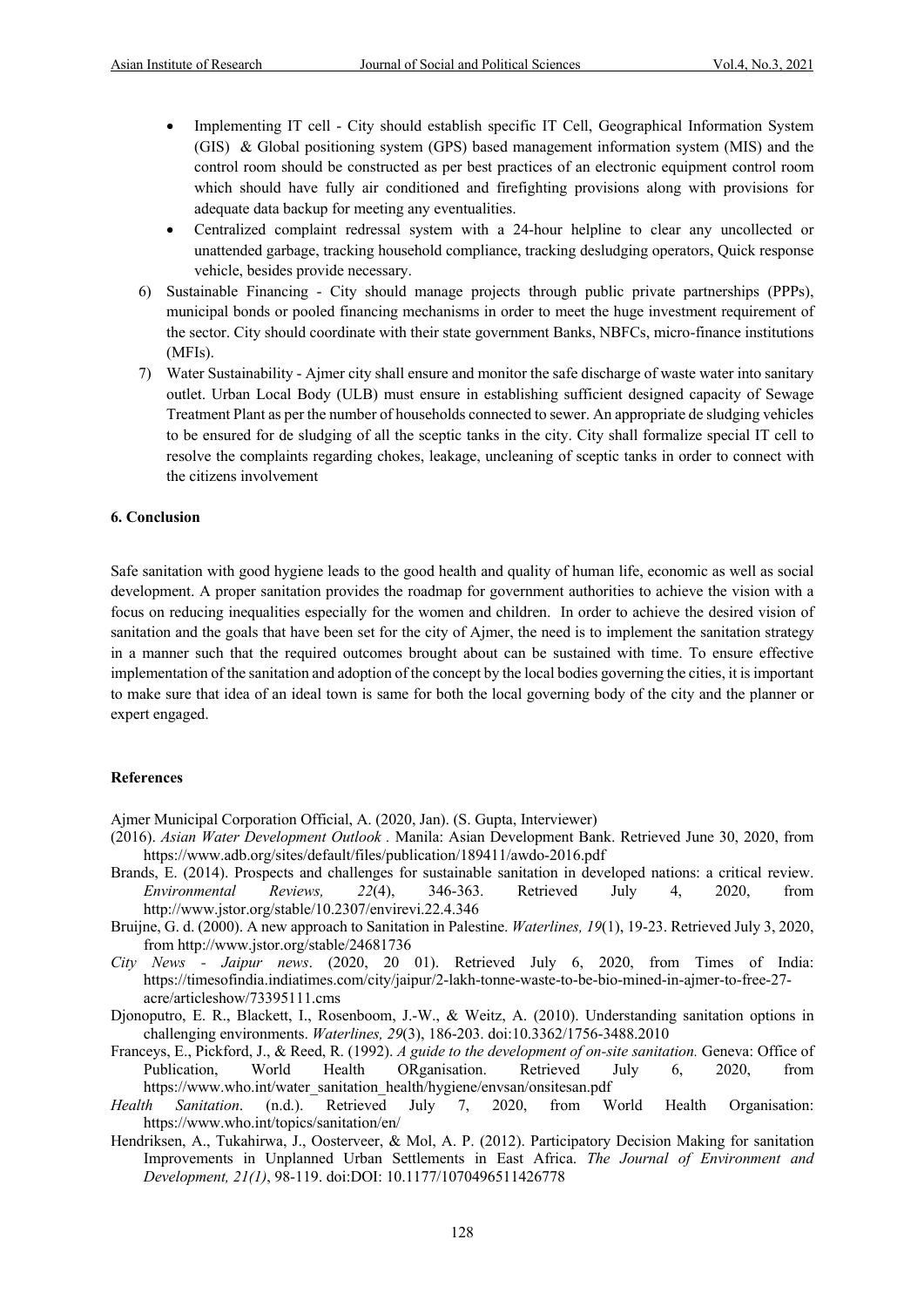- *India News*. (2019, July 5). Retrieved from NDTV: https://www.ndtv.com/india-news/budget-2019-jal-shaktiministry-gets-rs-28-261-crore-allocation-in-2019-union-budget-2065028
- Jong, D. d. (1996). People are at the heart of sanitation. *Waterlines, 14*(3), 2-4. Retrieved July 3, 2020, from http://www.jstor.com/stable/24679838
- Kanoti, J. R., Olago, D. O., Akech, N. O., Nyamoi, C. M., Dulo, S. A., & Taylor, R. (2020, January). Sanitation CHallenges, Groundwater perspectives and their intertwined relationships in Kisumu, Kenya. *Kenya Policy Briefs, 1*(No.1), pp. 15-16. Retrieved July 4, 2020, from https://uonresearch.org/journal/kpb
- Khalid, I. S. (2020). *Managing Risks to Water and Sanitation amid COVID19; Policy Options for Pakistan.* Sustainable Development Policy Institute. Retrieved July 4, 2020, from http://www.jstor.org/stable/resrep24356
- Khan, R. F., & Al Mamari, A. S. (2016). Corporate Social Responsibiloty (CSR) activites of selected companies at sohar port, Oman. *International Journal of management, innovation & Entrpreneuial Research, 2*(1), 1- 12. Retrieved July 6, 2020, from https://www.researchgate.net/profile/Firdouse\_Khan/publication/299395092\_CORPORATE\_SOCIAL\_RE SPONSIBILITY\_CSR\_ACTIVITIES\_OF\_SELECTED\_COMPANIES\_AT\_SOHAR\_PORT\_OMA/links/ 56f3e32a08ae7c1fda2cb2ec.pdf
- Luthra, B., Bhatnagar, A., Matto, M., & Bhonde, U. (2017). *Septage Management - A practitioner's Guide.* Delhi: Centre for Science and Environment. Retrieved July 6, 2020, from http://cdn.cseindia.org/attachments/0.11793200\_1505299140\_septage-management-a-practitioners-guideupdate.pdf
- Mahaprashasta. (2020, February 01). *Government - Union Budget*. Retrieved July 4, 2020, from The WIRE: https://thewire.in/government/union-budget-jal-shakti
- Mason, N., Oyaya, C., & Boulenouar, J. (2020). Reforming urban sanitation under decentralisation: Cross-country learning for kenya and beyond. *Development Policy Review, 38*, 42-63.
- Mulenga, M. (2010). *Preface (Urban Water and sanitation in Ghana).* International Institute for Environment and Development. Retrieved July 4, 2020, from http://www.jstor.org/stable/resrep01274.3
- (2008). *National Urban Sanitation Policy.* Ministry of Urban Development, GOI. Retrieved June 30 , 2020, from http://www.indiaenvironmentportal.org.in/files/nusb.pdf
- (2019). *NIUA - Urban Wastewater Management in Rajasthan - A City Level Sanitation Study (Ajmer, Rasamand, Kekri).* Delhi: National Institute of urban Affairs. Retrieved July 6, 2020, from file:///C:/Users/drsmi/Downloads/State\_Report-Rajasthan\_Web.pdf
- Othman, S. S. (2014, April 21). Creating, Sustaining, Unifying Forces for Good. *New Straits Times* , p. 1. Retrieved July 7, 2020, from http://ddms.usim.edu.my/handle/123456789/7083
- (2018). *Sanitation for All (An assessment of sanitation services in Ajmer).* New Delhi: Participatory Research in Asia (PRIA). Retrieved July 6, 2020, from https://www.pria.org/knowledge\_resource/1519627939\_ajmer.pdf
- Sharma, R. (2008). Municipal Solid Waste Management in Ajmer City, Rajasthan: An Overview. *Nature Environment and Pollution Technology, 7*(No.4), 639-642. Retrieved July 6, 2020, from http://www.neptjournal.com/upload-images/NL-10-12-(12)B-1197.pdf
- Shordt, K., & Snel, M. (2002). Building institutional capacity for sanitation. *Waterlines, 20*(No. 3), 27-32. Retrieved July 4, 2020, from http://www.jstor.com/stable/24682977
- *Sustainable Development Goals* . (n.d.). Retrieved June 30, 2020, from United Nations: https://www.un.org/sustainabledevelopment/water-and-sanitation/
- *Sustainable Development Goals* . (2017, December 08). Retrieved June 30, 2020, from KPMG: https://home.kpmg/in/en/home/insights/2017/12/sustainable-development-goals-sdgs-csrempowerment.html
- *Swachh Certificate for Open Defecation Free Status.* (2020). Retrieved July 6, 2020, from SBM ODF: http://sbmodf.in/?state=rajasthan&city=ajmer
- (2019). *Swachh Survekshan 2019.* Delhi: Ministry of Housing and Urban Affairs , Government of India. Retrieved July 6, 2020, from http://www.indiaenvironmentportal.org.in/files/file/SS2019%20Report.pdf
- Swachhata Pakhwada. (2018). *News;etter*, p. 18. Retrieved July 6, 2020, from https://mpa.gov.in/sites/default/files/SW2018report.pdf
- Technical brief No.61 : On-plot sanitation in urban areas. (1999, July). *Waterlines, 18*(No.1), pp. 17-20. Retrieved July 4, 2020, from https://www.jstor.org/stable/24681641
- (n.d.). *The smart City Challenge - Stage 2.* India Smart City Mission. Delhi : Ministry of Urban development, GOI. Retrieved July 7, 2020, from http://smartcities.gov.in/upload/uploadfiles/files/Ajmer\_SCP.pdf
- (2018). *The World's Cities in 2018.* United Nations , Department of Economic and Social Affairs . Population Division. Retrieved June 23, 2020, from https://www.un.org/en/events/citiesday/assets/pdf/the\_worlds\_cities\_in\_2018\_data\_booklet.pdf
- *Tourism in Jaipur*. (n.d.). Retrieved July 6, 2020, from Jaipur Junction: https://www.jaipurjunction.in/tourism/